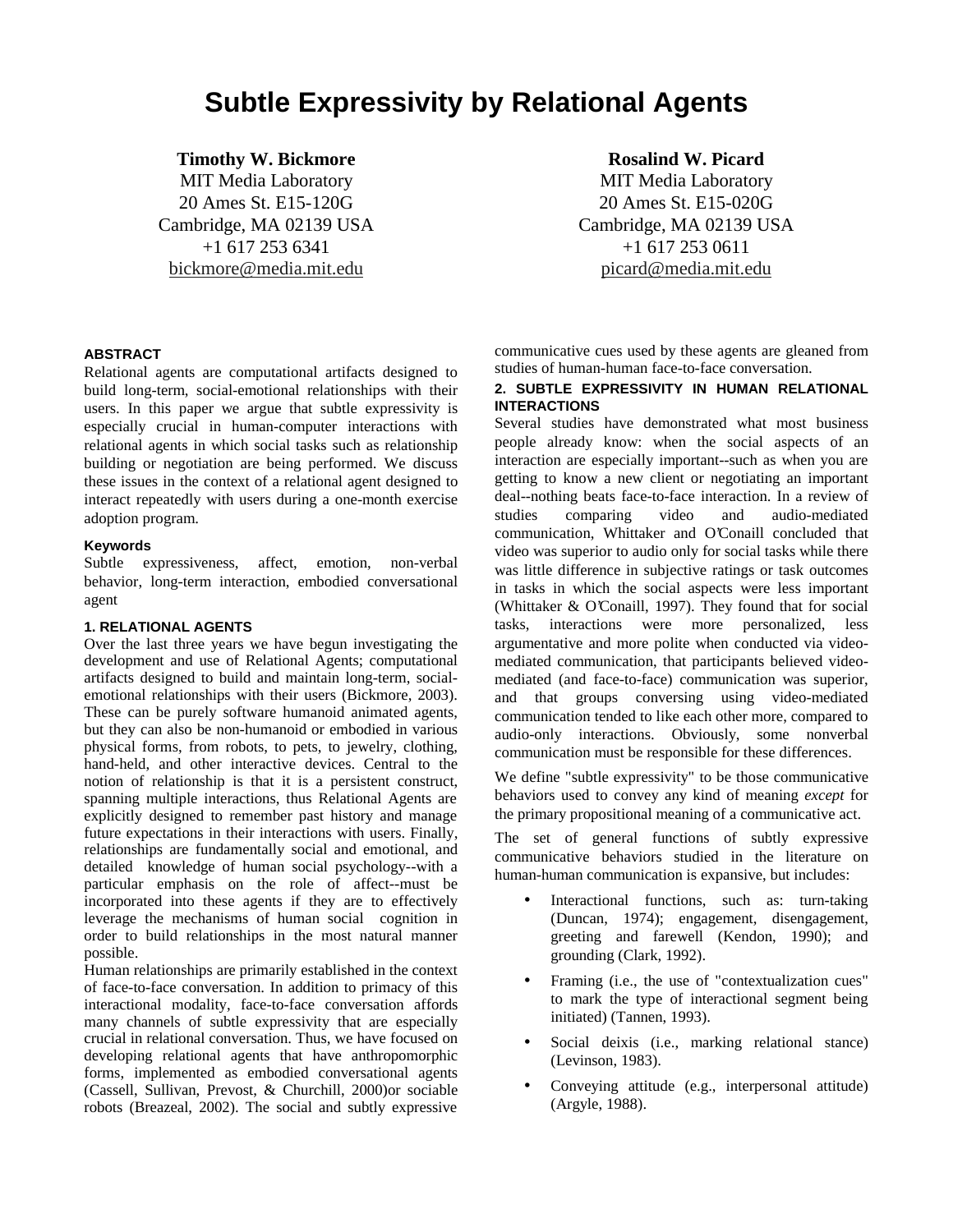- Emphasis.
- Conveying emotional state (Argyle, 1988).

There is a correspondingly large array of communicative behaviors that have been found to be used to perform these functions, and there is a many-to-many mapping between them (a given behavior can be used to perform multiple functions and a given function can be performed by multiple behaviors). For example, emphasis can be marked using intonation, eyebrow raise, hand gesture or facial expression, whereas facial expression can be used not only for emphasis but for conveying attitude and emotional state. Further, most of these behaviors can also be used to convey non-subtle, propositional content (e.g., an isolated smile to indicate agreement).

Relatively little work has been done on studies of these behaviors in long-term interactions. It is known that entrainment (lexical, syntactic, prosodic, and postural)(Clark, 1992; LaFrance, 1982) occurs within a single interaction and likely continues to increase as a given dyad interacts over time. Gain-loss theory is a related phenomenon that posits that people who start out different but change to become more like each other over time along some trait or state dimension of personality will like each other more (Aronson & Linder, 1965). Forms of social deixis must necessarily change over time as the relationship between interlocutors evolves, and language use must take into account the increasing common ground between them as well as their shared (historical) discourse context. Relational partners also tend to develop idiomatic expressions (Bell & Healey, 1992), and it is likely that these idioms extend into the nonverbal domain of "subtle" behaviors.

## **3. AUTOMATICITY AND THE "SUSPENSION OF DISBELIEF"**

Face-to-face conversation is hard work. Interlocutors must track task, conversational, and relational goals at varying levels of abstraction and respond to the dynamic moves of their partner by planning, re-planning and generating utterances to satisfy as many goals as possible, all within a few milliseconds (Berger, 1997; Waldron, Cegala, Sharkey, & Teboul, 1991). No wonder, then, that the production of most subtly expressive behaviors is completely automatic and unconscious (some researchers have even termed this level of interaction a "conversation between limbic systems" (Buck, 1993)).

Many researchers have argued that anthropomorphic agents must work actively to "suspend disbelief" in their users, in order for users to conduct natural, social interaction with them (Bates, 1994). We argue that this is exactly backwards. Studies by Reeves and Nass and others have demonstrated repeatedly that people respond to social cues from a computer in the same way that they respond to these cues from other people (Reeves & Nass, 1996). Further, people do this automatically and unconsciously; most people state emphatically that they would never behave according to social rules when interacting with a computer, immediately after completing an experiment in which they were observed to do just that.

Our experience has been that belief in a computer agent's acting like a person is automatic from the first moment of an interaction, and it is *this* belief which must be "suspended" by the user, when the agent fails to meet their expectations by behaving inappropriately. In a recent study of interactions with an animated real estate agent, we learned that her persona was inappropriate for the task (users rated her as unfriendly and cold) and that her nonverbal behavior was particularly inappropriate for social dialogue (users preferred conducting social dialogue with her over a telephone link, but preferred conducting real estate business "face to face") (Bickmore & Cassell, to appear). This experience taught us that, while it is easy to get users to readily engage an agent in social dialogue, it is an extremely challenging task to get the agent to maintain the illusion of human-like behavior over time; every aspect of the agent's appearance and verbal and non-verbal behavior must be correct or users will begin to discredit it.

## **4. LONG-TERM INTERACTIONS WITH RELATIONAL AGENTS**

We have spent the last year developing and evaluating an exercise advisor system, in order to explore long-term relational interactions between people and relational agents. This system uses an embodied conversational agent who plays the role of an exercise advisor that users interact with on a daily basis during a one-month exercise adoption program. Exercise adoption was selected as a task domain because the current guidelines from the CDC and ACSM call for all Americans to accrue at least 30 minutes of moderate or better physical activity on most, if not all days of the week. This motivates a daily check in with an exercise advisor agent, thus giving the agent an opportunity to build a relationship with users over repeated interactions.

## **4.1 Subtle Expressivity in the Exercise Advisor**

The subtle behaviors used by this agent include nonverbal markers of relational stance and framing. One of the most consistent findings on relational stance is that the use of "immediacy" behaviors--including close conversational distance, direct body and facial orientation, forward lean, increased and direct gaze, smiling, pleasant facial expressions and facial animation in general, nodding, frequent gesturing and postural openness--projects liking for the other and engagement in the interaction, and is correlated with increased solidarity (Argyle, 1988; Richmond & McCroskey, 1995). The specific relational cues implemented in the exercise advisor agent include: increased proximity, more frequent communicative headnods, eyebrow raises, and hand gestures, and less frequent gaze aways.

Based on a series of pilot studies of human fitness trainers and their clients, four conversational frames were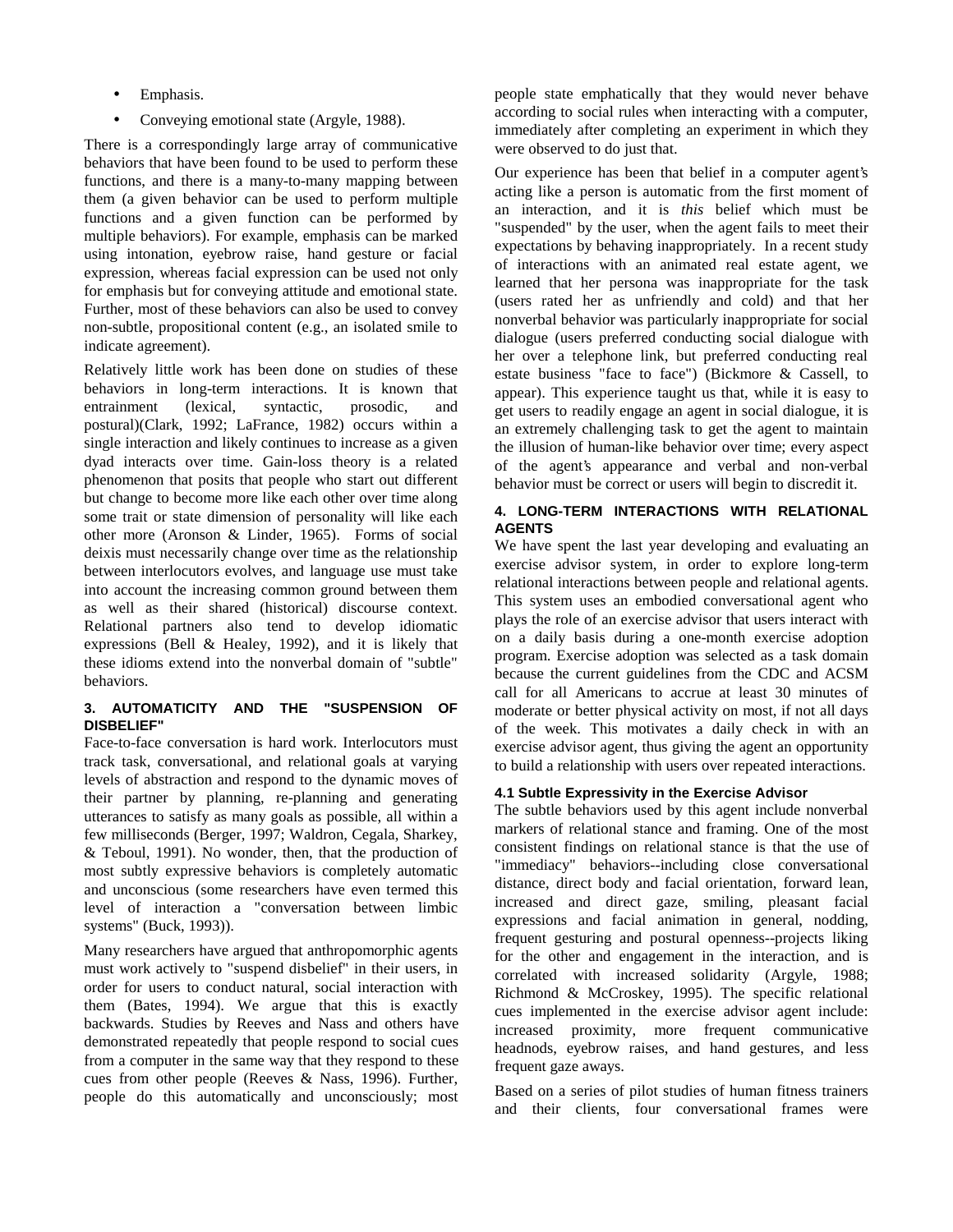developed for the agent: a task frame, for information delivery; a social frame, for greetings, farewells, and social dialogue; an empathetic frame, for empathy exchanges (following Klein (Klein, Moon, & Picard, 2002)); and an encouragement frame for coaching and motivating users. Contextualization cues were primarily encoded in proximity, facial expression and prosody.

These nonverbal behaviors were implemented as extensions to BEAT, an extensible text-to-embodied-speech translator (Cassell, Vilhjálmsson, & Bickmore, 2001). The extensions were implemented in a "Stance Manager" module that takes relational stance and conversational frame as inputs, and outputs modifications to be applied to the agent's default nonverbal behavior. Figure 1 shows examples of the exercise advisor agent in various relational stances and conversational frames.

## **4.2 Long-Term Changes in Behavior**

The exercise advisor agent changes its behavior over time as a function of the number of interactions with a subject and increasing common ground. The daily interactions with the agent are scripted using Augmented Transition Networks (Woods, 1986) and are designed to increase relational closeness over time, for example by increasing the amount and intimacy of social dialogue used. In addition, the agent learns facts about the subject (stored in a database between interactions) and modifies its future dialogues accordingly. While neither of these long-term adaptations directly impact the subtle behaviors described in the previous section, they do change the frequency with which different conversational frames are used. Further, social dialogue itself may be viewed as a type of subtle behavior ("phatic communion" being the best exemplar (Malinowski, 1923)) in that little propositional meaning is typically conveyed in this frame.

#### **5. EVALUATION**

Evaluation of subtle expressivity can take place on multiple levels. First, evaluations can be performed that determine whether users can correctly perceive the expressive behaviors or not. Along these lines, a series of surveys was conducted on the Exercise Advisor agent to determine which nonverbal behaviors (postures and facial expressions) conveyed the intended relational stance and emotional displays.

Second, the impact of subtly expressive behaviors on user's attitudes towards the agent and the interaction can be assessed using self-report instruments and behavioral measures. A large-scale evaluation of the exercise advisor agent was recently completed, in which 100 users interacted with it on a daily basis for a month. The study used a between-subjects experimental design, with differences between two of the conditions intended to demonstrate the efficacy of long-term relationship-building



**Figure 1. Effects of Relational Stance and Frame on Proximity and Facial Expression**

strategies used by the agent. Results indicate that when the agent used these relational strategies, users reported liking, trusting and respecting the agent more, feeling that it liked, trusted, respected and cared about them more, and an increased desire to continue working with it, compared with users in the non-relational condition. The primary instrument used to assess these relational effects was the Working Alliance Inventory (Horvath & Greenberg, 1989), and we found that relationship building strategies resulted in significantly greater ratings on the bond dimension of this scale on day 7 (t(69)=2.10, p<.05) and on day 27  $(t(60)=2.54, p=.007)$  of the intervention.

Finally, and most importantly, the impact of subtly expressive behaviors on task outcome should be measured. In the Exercise Advisor study we measured levels of physical activity through both self-report questionnaire and pedometer readings, for results refer to (Bickmore, 2003).